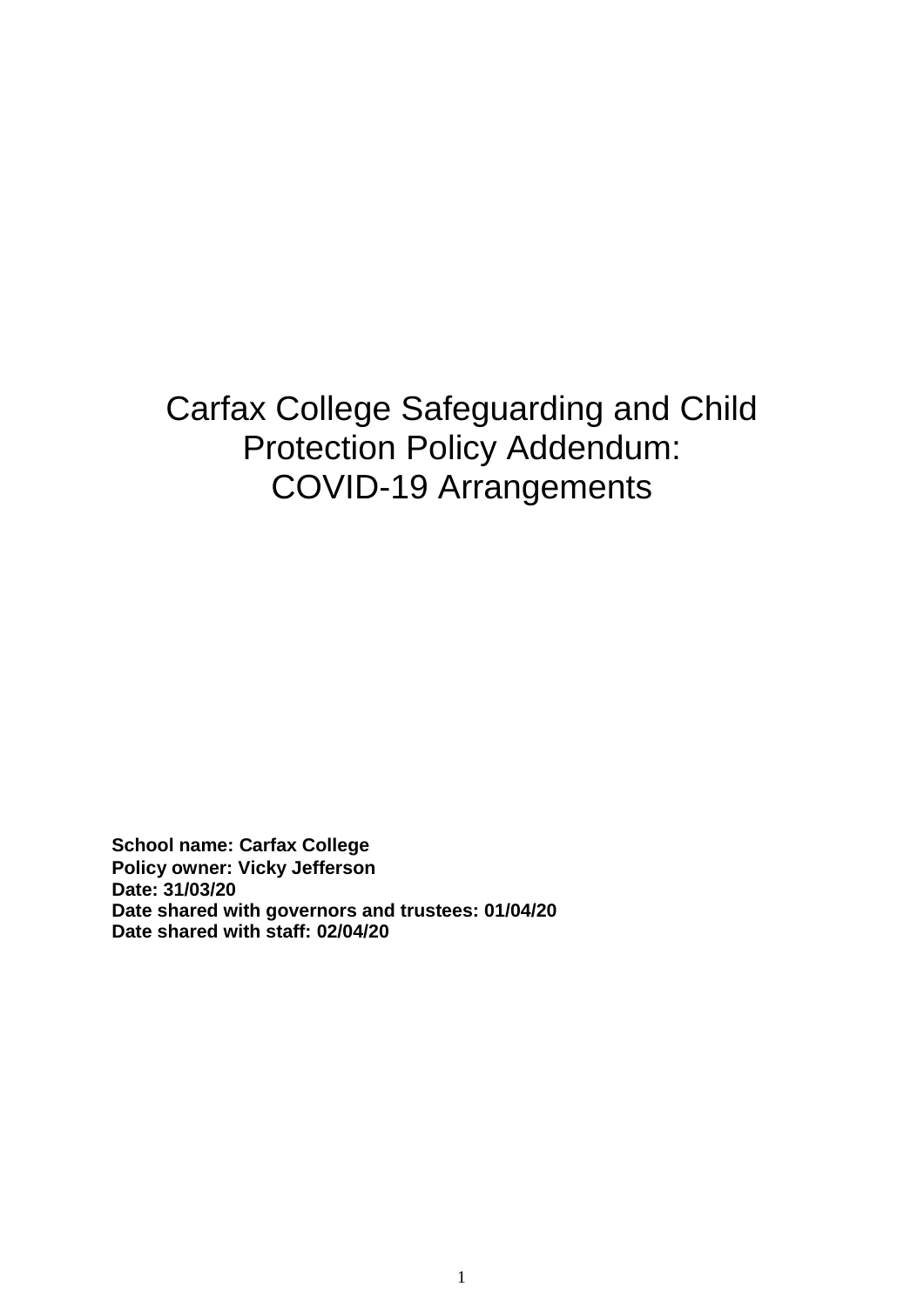### **1. Context**

From 20<sup>th</sup> March 2020 parents were asked to keep their children at home, wherever possible, and for schools to remain open only for those children of workers critical to the COVID-19 response - who absolutely need to attend.

Schools and all childcare providers were asked to provide care for a limited number of children - children who are vulnerable, and children whose parents are critical to the COVID-19 response and cannot be safely cared for at home.

This addendum of the Carfax College Safeguarding and Child Protection policy contains details of our individual safeguarding arrangements in the following areas: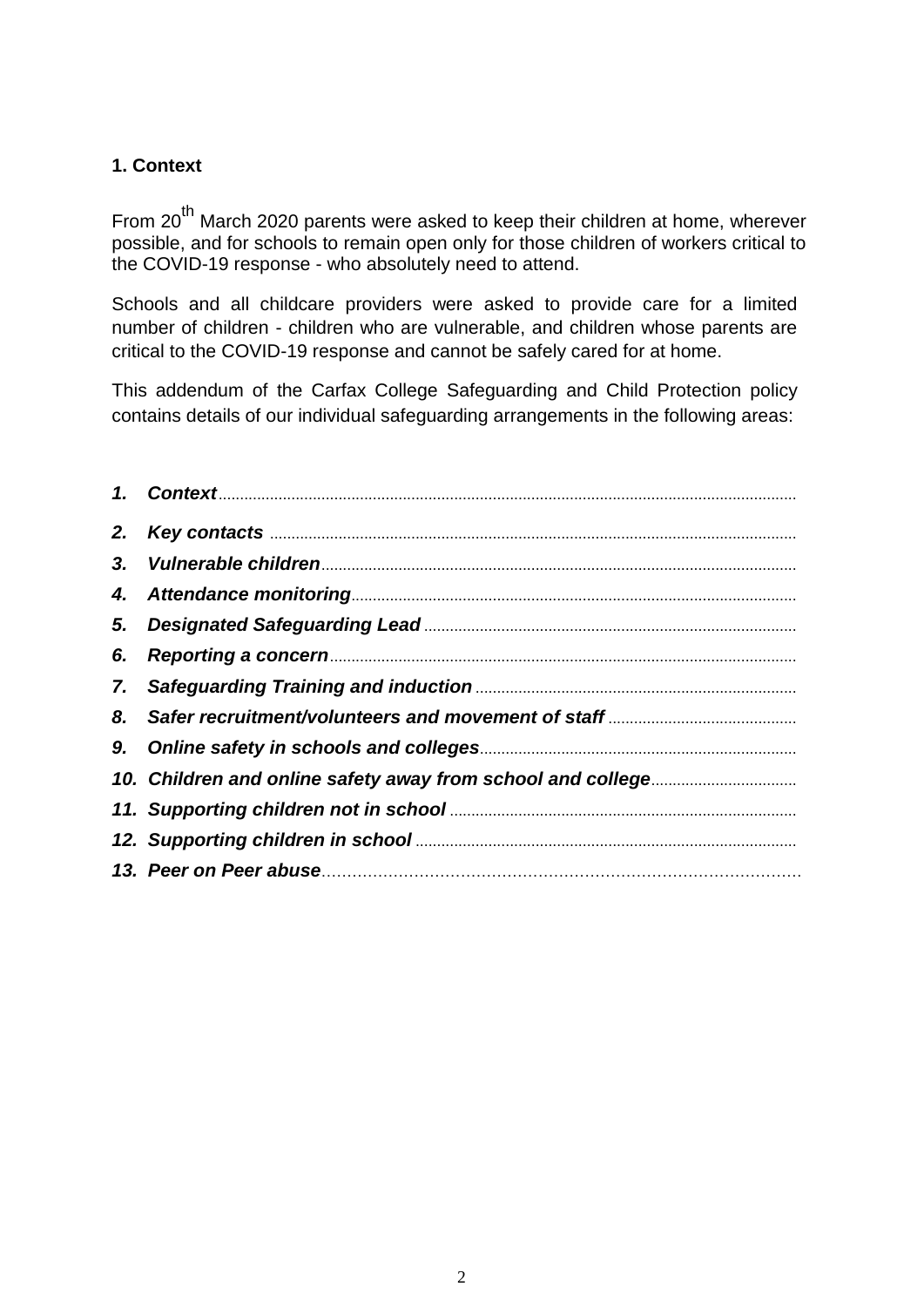### **2. Key contacts**

| <b>Role</b>                                                 | <b>Name</b>                         | <b>Phone</b> | email                           |
|-------------------------------------------------------------|-------------------------------------|--------------|---------------------------------|
| <b>Designated Safeguarding</b><br>Lead (DSL)                | <b>Victoria</b><br><b>Alesbury</b>  | 07795 327990 | v.alesbury@carfax-oxford.com    |
| <b>Deputy Designated</b><br><b>Safeguarding Lead (DDSL)</b> | Katarina<br><b>Cicmanova</b>        | 07502 249084 | k.cicmananova@carfax-oxford.com |
| <b>Principal</b>                                            | <b>Carl Morris</b>                  | 01865 200676 | c.morris@carfax-oxford.com      |
| <b>Chair of Governors</b>                                   | <b>Alexander</b><br><b>Nikitich</b> | 01865 200676 | a.nikitich@carfax-education.com |
| <b>Safeguarding Governor</b>                                | <b>Tudor</b><br><b>Oros</b>         | 01865 200676 | t.oros@carfax-education.com     |

## **3. Vulnerable children**

Vulnerable children include those who have a social worker and those children and young people up to the age of 25 with education, health and care (EHC) plans.

Those who have a social worker include children who have a Child Protection Plan and those who are looked after by the Local Authority. A child may also be deemed to be vulnerable if they have been assessed as being in need or otherwise meet the definition in section 17 of the Children Act 1989.

Those with an EHC plan will be risk-assessed in consultation with the Local Authority and parents, to decide whether they need to continue to be offered a school or college place in order to meet their needs, or whether they can safely have their needs met at home. This could include, if necessary, carers, therapists or clinicians visiting the home to provide any essential services. Many children and young people with EHC plans can safely remain at home.

Eligibility for free school meals in and of itself should not be the determining factor in assessing vulnerability.

The Principal and Designated Safeguarding Lead (and deputy) know who our most vulnerable children are. They have the flexibility to offer a place to those on the edge of receiving children's social care support.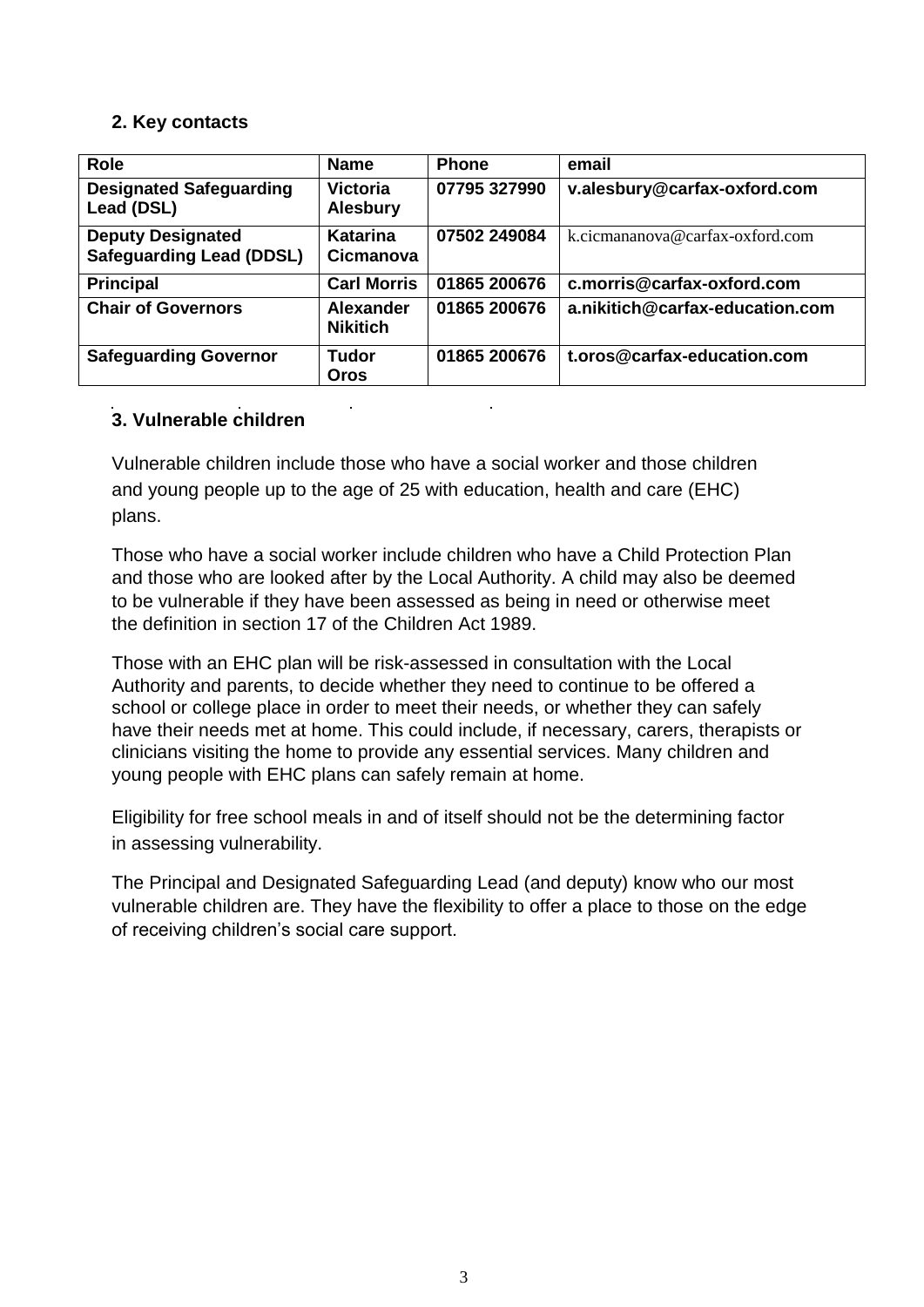Carfax College will continue to work with and support children's social workers to help protect vulnerable children.

There is an expectation that vulnerable children who have a social worker will attend an education setting, so long as they do not have underlying health conditions that put them at risk. In circumstances where a parent does not want to bring their child to an education setting, and their child is considered vulnerable, the social worker and Carfax College will explore the reasons for this directly with the parent. We as a school will ensure that all professionals involved with these vulnerable children, (e.g. social workers, SEND case workers, LCSS, Early Help worker etc) are fully informed around the current attendance of the child (attending school or not) and if not attending school the arrangements that we have put in place around safeguarding this child.

Where parents are concerned about the risk of the child contracting COVID19, Carfax College or the social worker will talk through these anxieties with the parent/carer following the advice set out by Public Health England.

Carfax College will encourage our vulnerable children and young people to attend a school, including remotely if needed.

### **4. Attendance monitoring**

Local authorities and education settings do not need to complete their usual day-today attendance processes to follow up on non-attendance.

Carfax College and social workers will agree with parents or carers whether children in need should be attending school and will then follow up on any pupil that they were expecting to attend, who does not. Carfax College will also follow up with any parent or carer who has arranged care for their child(ren) and the child(ren) subsequently do not attend.

This will be via a telephone conversation.

To support the above, Carfax College will, when communicating with parents or carers and carers, confirm emergency contact numbers are correct and ask for any additional emergency contact numbers where they are available.

In all circumstances where a vulnerable child does not take up their place at school, or discontinues, Carfax College will notify their social worker.

The Department for Education has introduced a [daily online attendance form](https://www.gov.uk/government/publications/coronavirus-covid-19-attendance-recording-for-educational-settings) to keep a record of children of critical workers and vulnerable children who are attending school. This allows for a record of attendance for safeguarding purposes and allows schools to provide accurate, up-to-date data to the department on the number of children taking up places.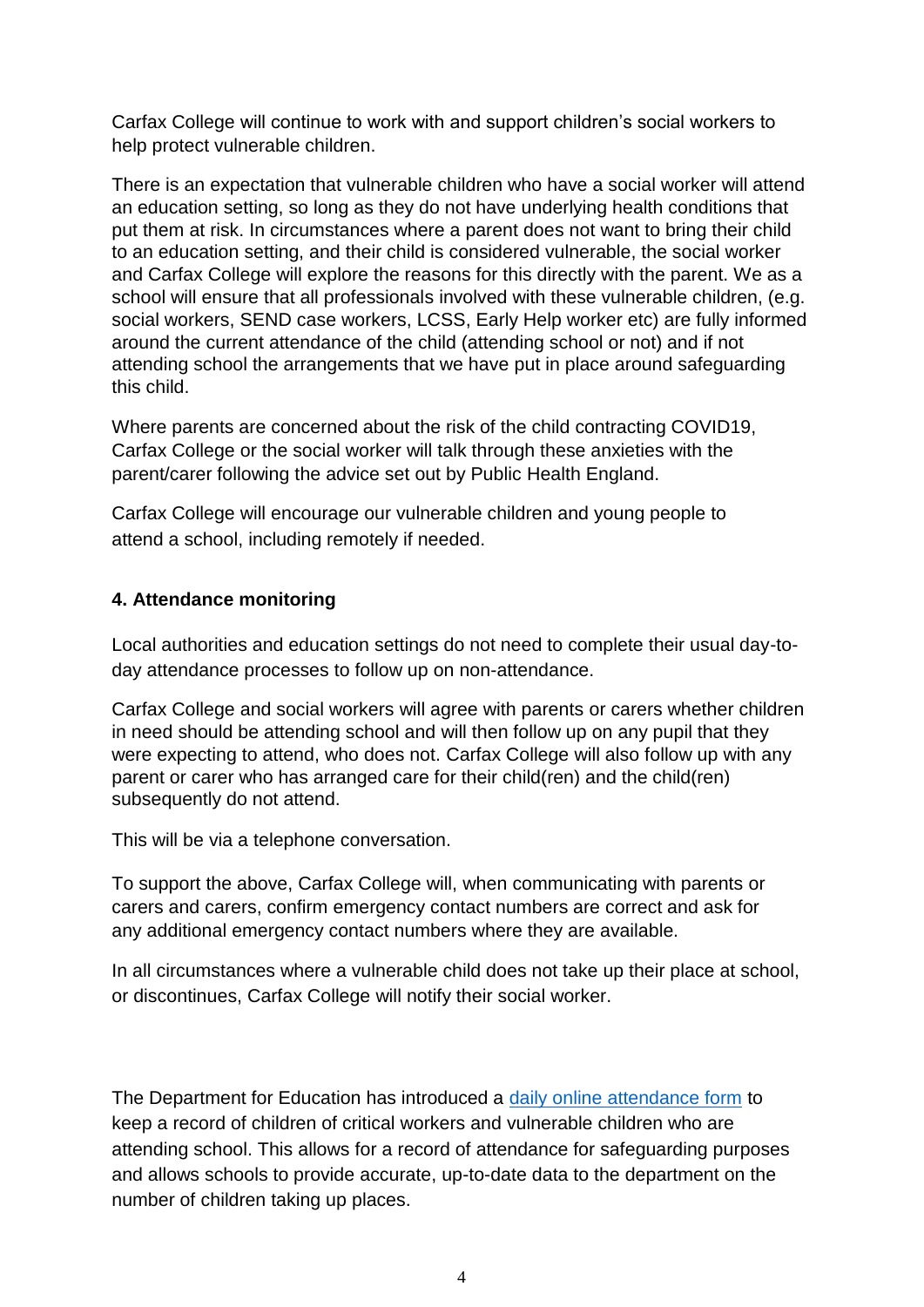The attendance data will also be shared with the Local Authority attendance team [Attendance@oxfordshire.gov.uk.](mailto:Attendance@oxfordshire.gov.uk)

## **5. Designated Safeguarding Lead**

Carfax College has a Designated Safeguarding Lead (DSL) and a Deputy DSL.

The Designated Safeguarding Lead is: Vicky Jefferson

The Deputy Designated Safeguarding Lead is: Katarina Cicmanova

A member of the DSL team will always be available during school hours. The optimal scenario is to have a trained DSL (or deputy) available on site. Where this is not the case a trained DSL (or deputy) will be available to be contacted via phone or online video - for example when working from home.

Where a trained DSL (or deputy) is not on site, in addition to the above, a designated member of staff will assume responsibility for co-ordinating safeguarding on site.

This might include liaising with the offsite DSL (or deputy) and as required liaising with children's social workers where they require access to children in need and/or to carry out statutory assessments at the school or college.

It is important that all our staff and volunteers have access to a trained DSL (or deputy). On each day staff on site will be made aware of that person is and how to speak to them.

## **6. Reporting a concern**

Where staff have a concern about a child, they should continue to follow the process outlined in the school Safeguarding Policy, this includes making a report via myconcern.com which can be done remotely.

In the unlikely event that a member of staff cannot access our normal reporting systems from home, they should email the Designated Safeguarding Lead and the Principal. This will ensure that the concern is received.

Staff are reminded of the need to report any concern immediately and without delay.

Where staff are concerned about an adult working with children in the school, they should continue to follow our normal procedures and alert the Principal immediately. The Principal will follow normal allegation management procedures as detailed in Keeping Children Safe in Education and liaise with Oxfordshire's Local Authority Designated Officer; Alison Beasley, as details in our main policy. If there is a requirement to make a notification to the Principal whilst away from school, this should be done verbally and followed up with an email to the Principal.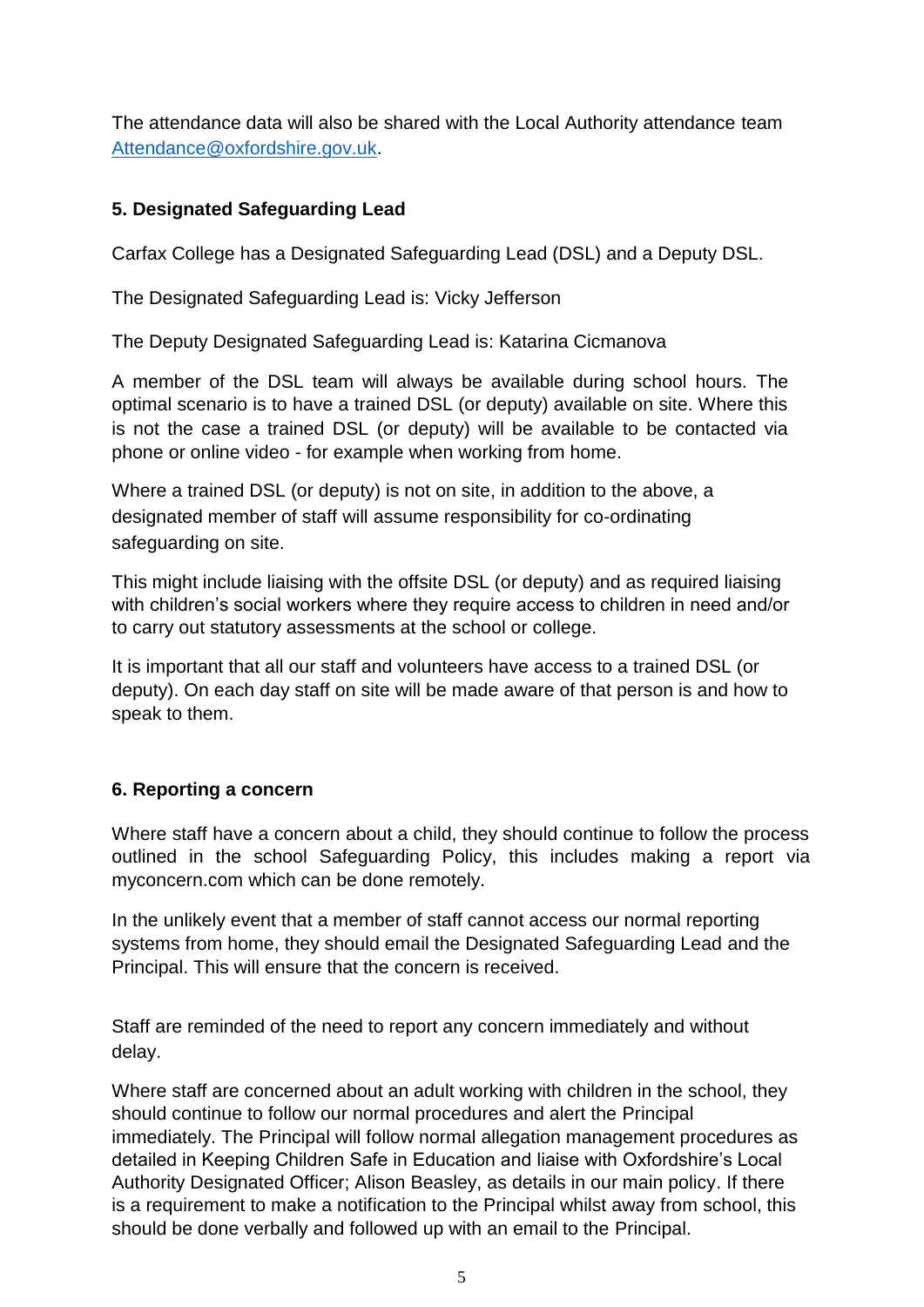Concerns around the Principal should be directed to the Proprietor, Mr. Alexander Nikitich.

# **7. Safeguarding Training and induction**

All DSL training has been suspended by the Oxfordshire Safeguarding Children's Board (OSCB) and it is very unlikely to take place whilst there remains a threat of the COVID 19 virus.

Guidance from the OSCB can be found here [https://www.oscb.org.uk/learning](https://www.oscb.org.uk/learning-zone/training/)[zone/training/](https://www.oscb.org.uk/learning-zone/training/)

For the period COVID-19 measures are in place, a DSL (or deputy) who has been trained will continue to be classed as a trained DSL (or deputy) even if they miss their refresher training.

All existing school staff have had safeguarding training and have read part 1 of Keeping Children Safe in Education (2019). The DSL should communicate with staff any new local arrangements, so they know what to do if they are worried about a child.

Where new staff are recruited, or new volunteers enter our School, they will continue to be provided with a safeguarding induction.

If staff are deployed from another education or children's workforce setting to our school, we will take into account the DfE supplementary guidance on safeguarding children during the COVID-19 pandemic and will accept portability as long as the current employer confirms in writing that:-

- the individual has been subject to an enhanced DBS and children's barred list check
- there are no known concerns about the individual's suitability to work with children
- there is no ongoing disciplinary investigation relating to that individual

Upon arrival, they will be given a copy of the receiving setting's child protection policy (which will be similar to their current setting if an Oxfordshire school), confirmation of local processes and confirmation of DSL arrangements.

# **8. Safer recruitment/volunteers and movement of staff**

It remains essential that people who are unsuitable are not allowed to enter the children's workforce or gain access to children. When recruiting new staff, Carfax College will continue to follow the relevant safer recruitment processes for their setting, including, as appropriate, relevant sections in part 3 of Keeping Children Safe in Education (2019) (KCSIE).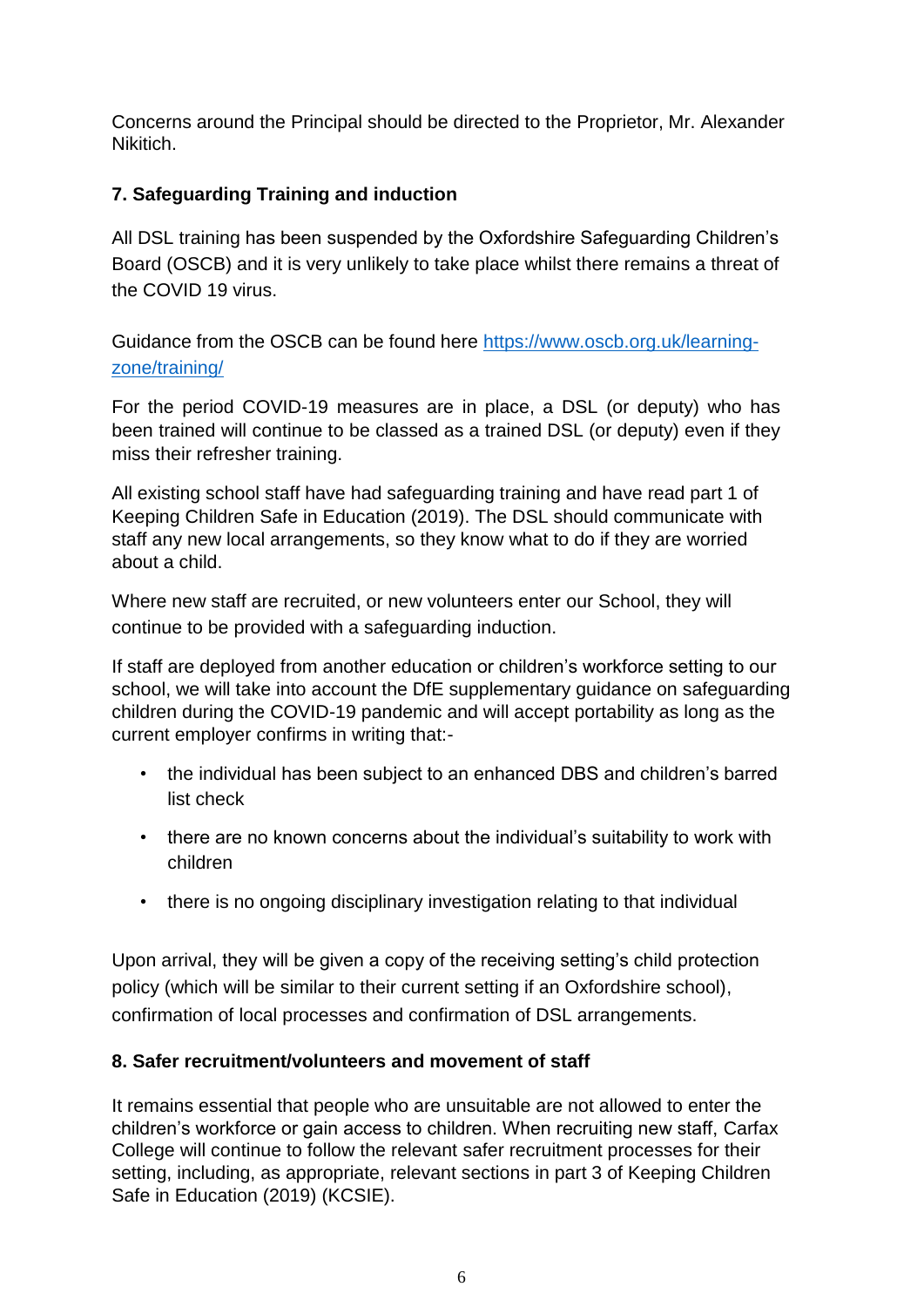In response to COVID-19, the Disclosure and Barring Service (DBS) has made changes to its guidance on standard and enhanced DBS ID checking to minimise the need for face-to-face contact.

Where our School are utilising volunteers, we will continue to follow the checking and risk assessment process as set out in paragraphs 167 to 172 of KCSIE. Under no circumstances will a volunteer who has not been checked be left unsupervised or allowed to work in regulated activity.

Carfax College will continue to follow the legal duty to refer to the DBS anyone who has harmed or poses a risk of harm to a child or vulnerable adult. Full details can be found at paragraph 163 of KCSIE, in line with advice from the LADO where appropriate.

Carfax College will continue to consider and make referrals to the Teaching Regulation Agency (TRA) as per paragraph 166 of KCSIE and the TRA's 'Teacher misconduct advice for making a referral.

During the COVID-19 period all referrals should be made by emailing Misconduct.Teacher@education.gov.uk

Whilst acknowledging the challenge of the current National emergency, it is essential from a safeguarding perspective that any school is aware, on any given day, which staff and volunteers will be in the school or college, and that appropriate checks have been carried out, especially for anyone engaging in regulated activity. As such, Carfax College will continue to keep the single central record (SCR) up to date as outlined in paragraphs 148 to 156 in KCSIE.

#### **9. Online safety in schools and colleges**

Carfax College will continue to provide a safe environment, including online. This includes the use of an online filtering system.

## **10. Children and online safety away from school and college**

It is important that all staff who interact with children, including online, continue to look out for signs a child may be at risk. Any such concerns should be dealt with in accordance the Child Protection Policy and where appropriate referrals should still be made to children's social care and as required, the police.

Carfax College will ensure any use of online learning tools and systems is in line with privacy and relevant data protection requirements.

Below are some things to consider when delivering virtual lessons, especially where webcams are involved:

- o Staff and children must wear suitable clothing, as should anyone else in the household.
- o Any computers used should be in appropriate areas.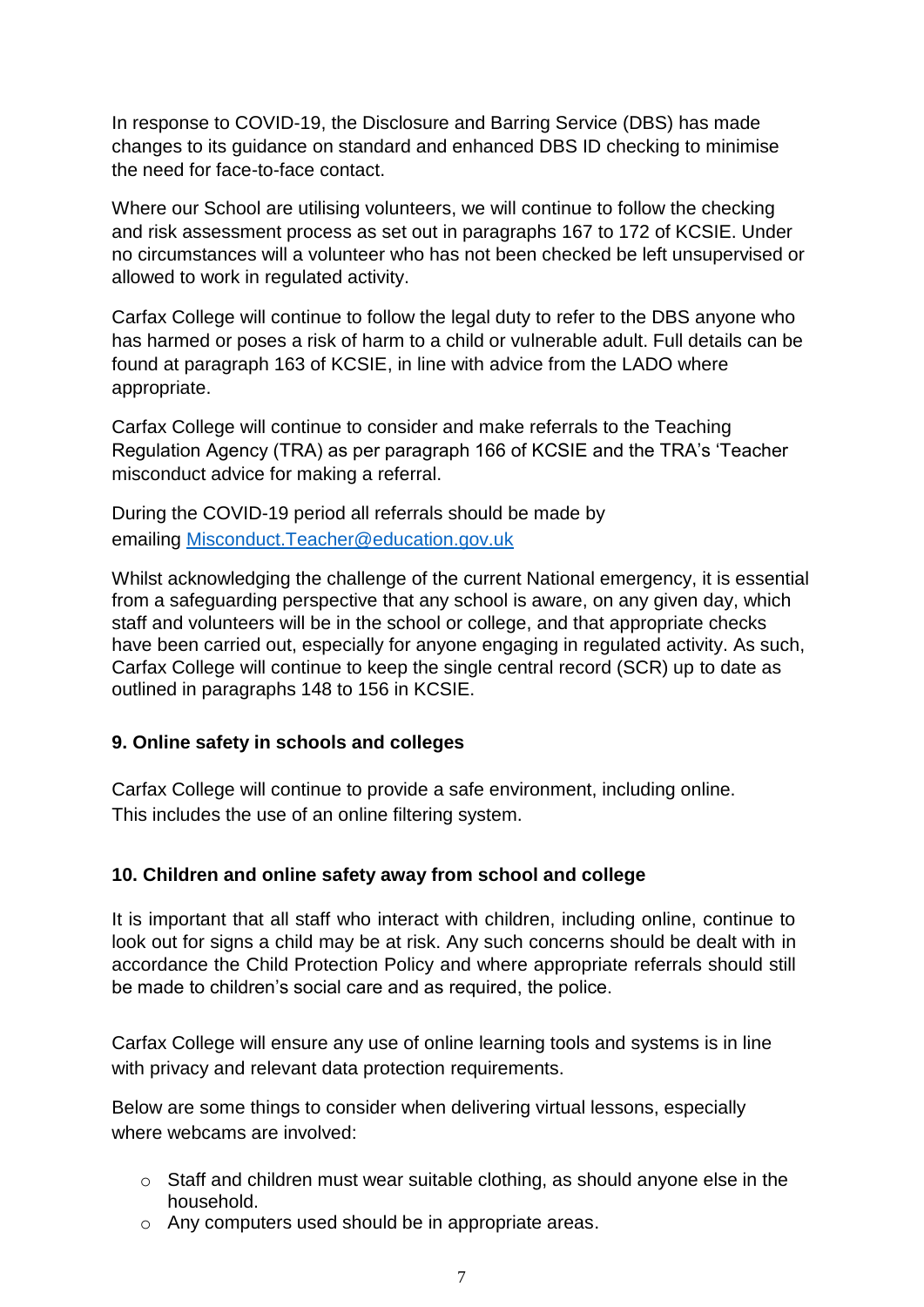- o The live class should be recorded so that if any issues were to arise, the video can be reviewed.
- o Live classes should be kept to a reasonable length of time, or the streaming may prevent the family 'getting on' with their day.
- o Language must be professional and appropriate, including any family members in the background.
- o Staff must only use platforms provided by Carfax College to communicate with pupils
- Staff should record, the length, time, date and attendance of any sessions held.

All staff at Carfax College will be reminded of the following policies:

- o Staff code of conduct
- o Acceptable users' policy
- o Social media guidance

### **11. Supporting children not in school**

Carfax College is committed to ensuring the safety and wellbeing of all its Children and Young people.

Where the DSL has identified a child to be on the edge of social care support, or who would normally receive pastoral-type support in school, they should ensure that a robust communication plan is in place for that child or young person.

The communication plans can include; remote contact, phone contact, door-step visits. Other individualised contact methods should be considered and recorded.

Carfax College and its DSL will work closely with all stakeholders to maximise the effectiveness of any communication plan.

This plan must be reviewed regularly (at least once a fortnight) and where concerns arise, the DSL will consider any referrals as appropriate.

Carfax College recognises that school is a protective factor for children and young people, and the current circumstances, can affect the mental health of pupils and their parents or carers.

Teachers at our school need to be aware of this in setting expectations of pupils' work where they are at home.

Carfax College will ensure that where we care for children of critical workers and vulnerable children on site, we ensure appropriate support is in place for them.

#### **12. Supporting children in school**

Carfax College is committed to ensuring the safety and wellbeing of all its pupils.